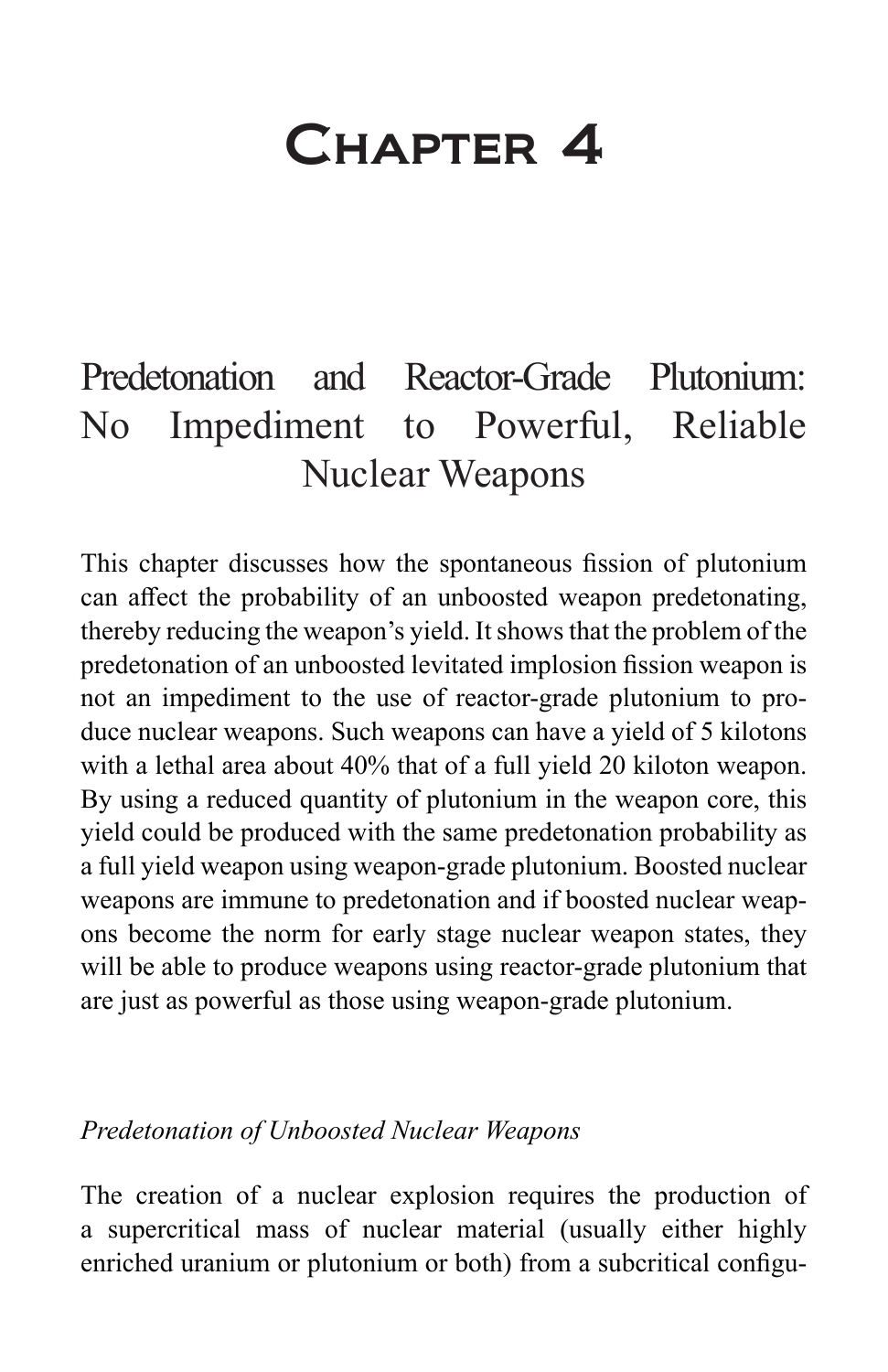ration. When an unboosted nuclear weapon is fired, the subcritical configuration becomes critical and then increasingly supercritical until it reaches the desired degree of supercriticality.<sup>66</sup> At this point, neutrons are introduced into the system by means of an initiator, and a nuclear explosion soon occurs. In early U.S. implosion nuclear weapons, the initiator was located at the center of the weapon inside the core of nuclear material. It contained beryllium and the short-lived radioactive element polonium. When the shockwave from the implosion reaches the initiator, the polonium and beryllium are mixed together. The alpha particles from the polonium striking the beryllium cause neutrons to be released.

In unboosted nuclear weapons there is a time interval (known as the assembly time) between when the nuclear material first becomes critical to when it reaches the desired degree of supercriticality. If a neutron were to be introduced into the nuclear material during this interval then the weapon could predetonate, reducing the yield of the weapon.<sup>67</sup> Neutrons can be produced by various processes but in plutonium the source of the greatest concern is the spontaneous fission of some plutonium isotopes, in particular Pu-240 (See chapter three).

For some time after World War II, it was believed that the yield of a nuclear weapon that predetonated would be quite small and this belief formed the basis for the notion that plutonium which had a high Pu-240 content was "denatured" (See chapter two). It was only in 1976 that two Manhattan Project memos that had recently been declassified were discovered by researchers at Pan Heuristics.

<sup>66.</sup> Samuel Glasstone and Leslie M. Redman, "An Introduction to Nuclear Weapons," WASH-1037, U.S. Atomic Energy Commission, June 1972, originally SECRET, now UNCLASSIFIED but heavily redacted.

<sup>67.</sup> Any given neutron would only have about a one in three chance of causing a divergent chain reaction, so in fact a number of neutrons would have to be introduced in order to ensure that the weapon predetonates.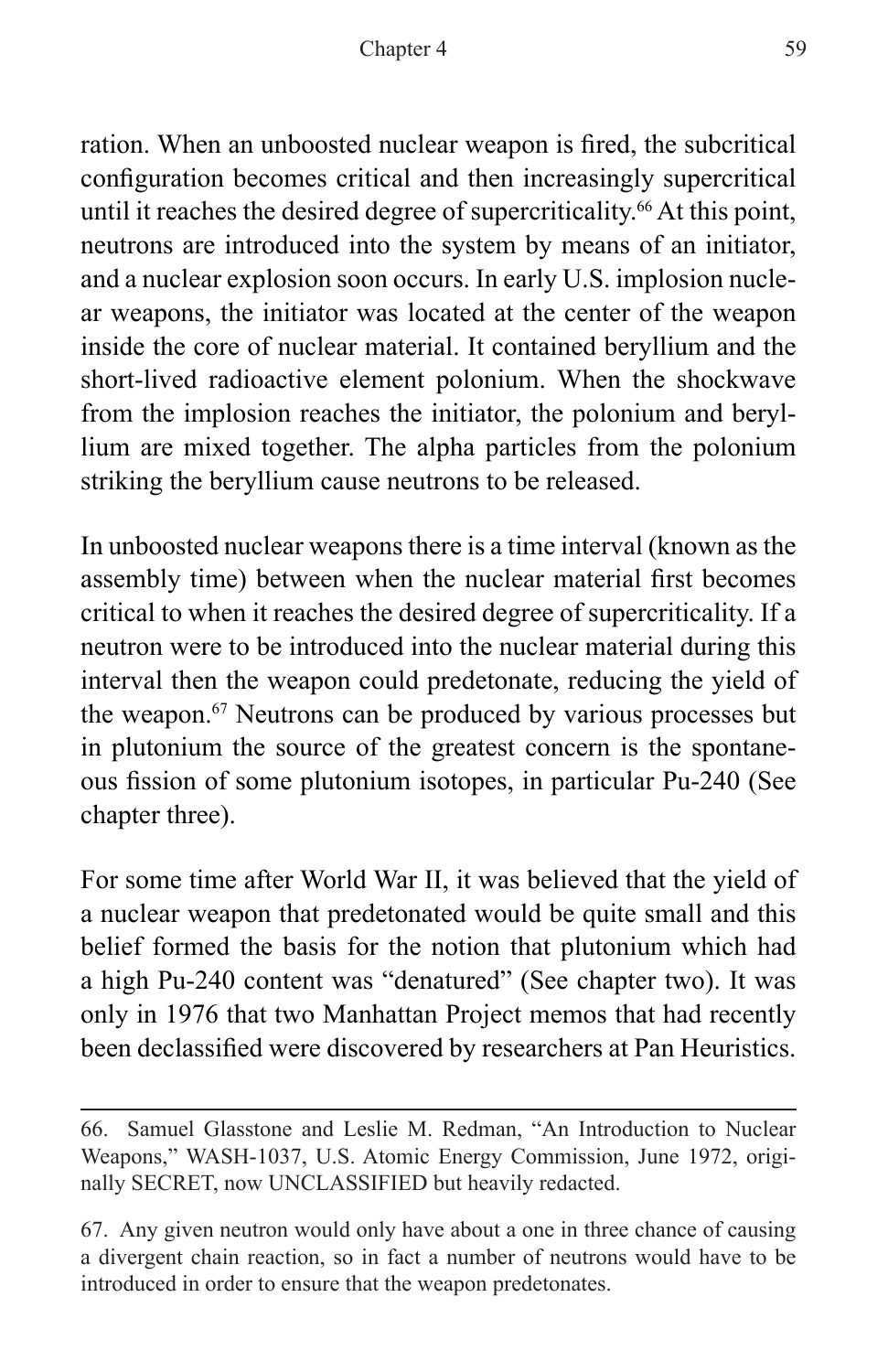These memos gave the predetonation probability and yield distribution of the plutonium-cored Nagasaki implosion nuclear weapon.<sup>68</sup> The memos had been written after the July 1945 Trinity test of the Nagasaki design but before the Nagasaki weapon had been used in combat. The relevant passage from the first memo which was written by Robert Oppenheimer, the head of Los Alamos, stated:

> The possibility that the first combat plutonium Fat Man will give a less than optimal performance is about 12 percent. There is about 6 percent chance that the energy release will be under 5,000 tons, and about 2 percent chance that it will be under 1,000 tons. It should not be much less than 1,000 tons unless there is an actual malfunctioning of some of the components.

The relevant passage from the second memo, which was written by General Groves, the head of the Manhattan Project, stated:

> There is a definite possibility, 12 percent rising to 20 percent, as we increase our rate of production at the Hanford Engineer Works, with the type of weapon tested that the blast will be smaller due to detonation in advance of the optimum time. But in any event, the explosion should be on the order of thousands of tons. The difficulty arises from an undesirable isotope which is created in greater quantity as the production rate increases.

<sup>68.</sup> Albert Wohlstetter, "Spreading the Bomb without Quite Breaking the Rules," *Foreign Policy*, no. 25, Winter 1976-77, pp. 160-161, available from [http://](http://www.npolicy.org/userfiles/file/Nuclear%20Heuristics-Spreading%20the%20Bomb%20without%20Quite%20Breaking%20the%20Rules.pdf) [www.npolicy.org/userfiles/file/Nuclear%20Heuristics-Spreading%20the%20](http://www.npolicy.org/userfiles/file/Nuclear%20Heuristics-Spreading%20the%20Bomb%20without%20Quite%20Breaking%20the%20Rules.pdf) [Bomb%20without%20Quite%20Breaking%20the%20Rules.pdf](http://www.npolicy.org/userfiles/file/Nuclear%20Heuristics-Spreading%20the%20Bomb%20without%20Quite%20Breaking%20the%20Rules.pdf).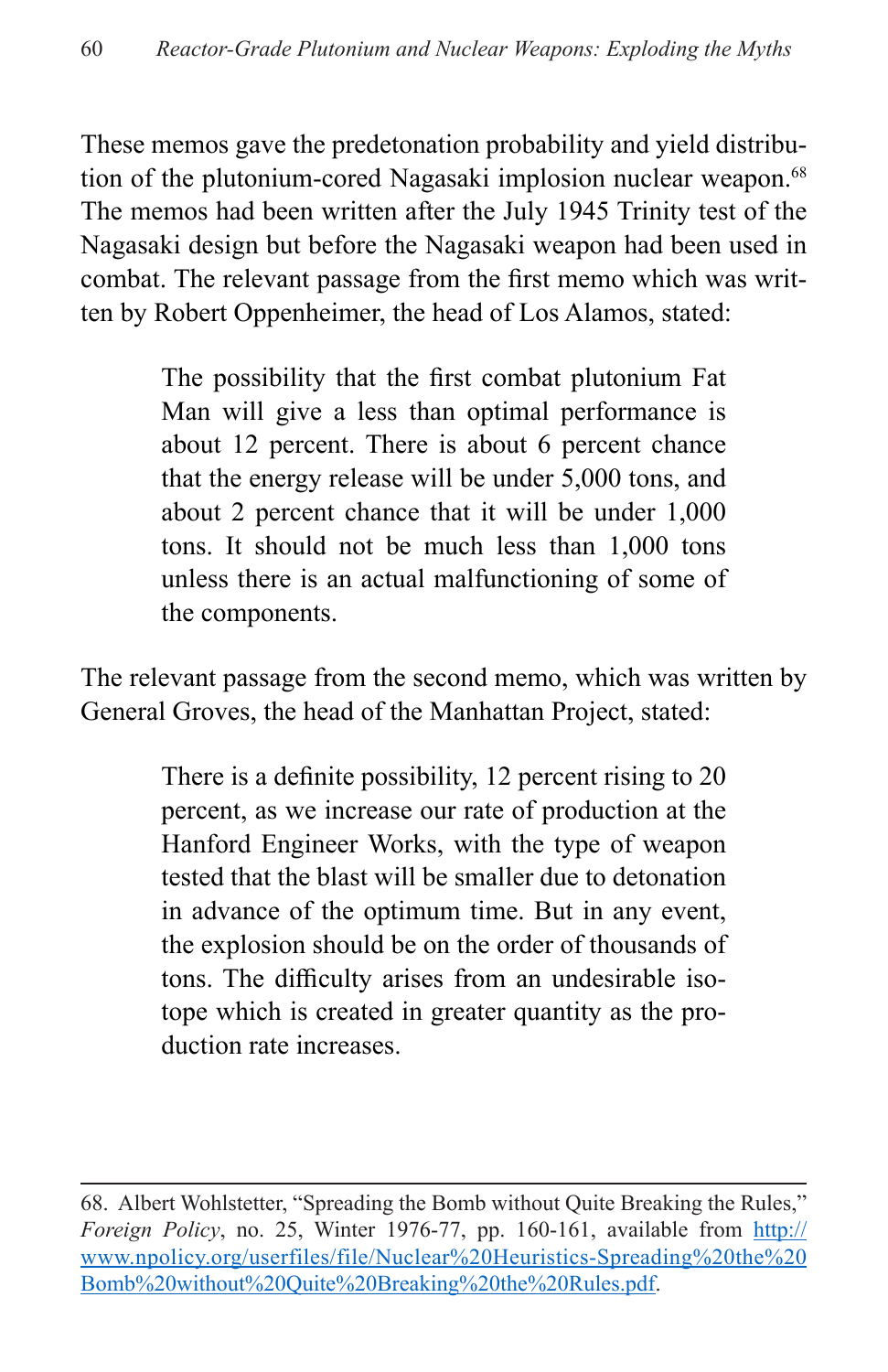These memos provide a number of important facts about the Nagasaki weapon. With the plutonium that was available in August 1945, the weapon had a 12% predetonation probability. It is now known that the plutonium for this weapon had a  $1\%$  Pu-240 content.<sup>69</sup> The predetonation probability was going to increase to 20% as the Pu-240 content of the plutonium was raised, in order to improve the rate of plutonium production. It has since been declassified that this plutonium had a 2% Pu-240 content. (See appendix)

The earliest possible predetonation occurs if a neutron causes a divergent chain reaction just as the nuclear core becomes critical. This results in the lowest possible nuclear yield which is somewhat misleadingly termed the "fizzle" yield. These memos showed that the fizzle yield of the Nagasaki weapon was a little less than a kiloton.

Mark performed a simple calculation which showed that the fizzle yield of the Nagasaki weapon would have been roughly 0.5 kilotons.70 In his discussion, he stated that the actual fizzle yield was probably higher, more likely about 0.7 kilotons. Such a yield would already be devastating since it would have a lethal area about 25% of that of the 16 kiloton weapon that destroyed Hiroshima. The actual value of the fizzle yield is not that important since, as I will show, even for plutonium with a very high spontaneous fission rate, the average yield of a simple fission implosion weapon using a near critical plutonium core and early 1950s U.S. technology would be about 2 kilotons. By reducing the amount of plutonium in the weapon, a 5 kiloton yield can be produced with a predetonation

<sup>69.</sup> Gregory S. Jones, "Fissile Material Conversion Times, Wastage and Significant Quantities: Lesson from the Manhattan Project," December 16, 2015, p. 10, available from [http://nebula.wsimg.com/d3cd819efec4dd9537d29075dfff524a?](http://nebula.wsimg.com/d3cd819efec4dd9537d29075dfff524a?AccessKeyId=40C80D0B51471CD86975&disposition=0&alloworigin=1) [AccessKeyId=40C80D0B51471CD86975&disposition=0&alloworigin=1](http://nebula.wsimg.com/d3cd819efec4dd9537d29075dfff524a?AccessKeyId=40C80D0B51471CD86975&disposition=0&alloworigin=1).

<sup>70.</sup> J. Carson Mark, "Explosive Properties of Reactor-Grade Plutonium," *Science and Global Security* 4, 1993, available from [http://scienceandglobalsecu](http://scienceandglobalsecurity.org/archive/sgs04mark.pdf)[rity.org/archive/sgs04mark.pdf](http://scienceandglobalsecurity.org/archive/sgs04mark.pdf).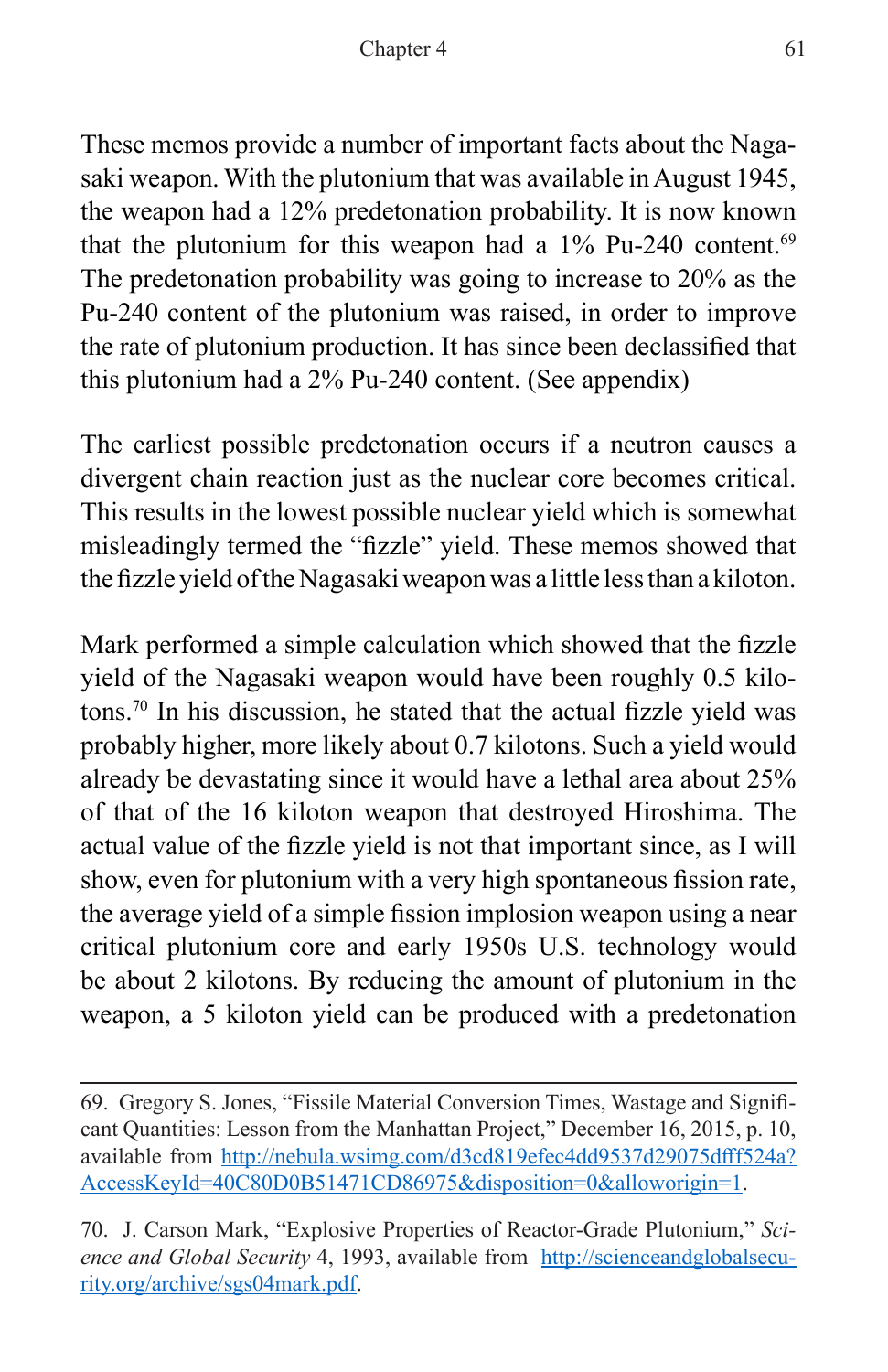probability that is the same as that of a weapon using weapon-grade plutonium.

#### *Calculating the Predetonation Probability*

Mark developed a methodology for calculating the predetonation probability of a simple fission implosion weapon for various levels of spontaneous fission neutrons.71 This methodology was expanded and improved by Hubbard.72 Mark/Hubbard considered not only weapons with higher levels of spontaneous fission neutrons but also parametrically weapons with assembly speeds twice or three times greater compared to those of the Nagasaki weapon.

From the declassified World War II memos it is apparent that weapons with a predetonation probability of 12% to 20% were considered acceptable. As is shown in the appendix, by the early 1950s, the United States was using plutonium with a 5.5% Pu-240 content. That the United States was able to use plutonium with this high a Pu-240 content implies that U.S. weapons of that era had assembly speeds three times greater than that of the Nagasaki weapon since, as can be seen in Table 8, such weapons would provide acceptable predetonation probabilities. Since it is known that U.S. weapons in the early 1950s used a levitated design, which significantly improved their assembly speed, such a result seems reasonable. Further such weapon performance is likely typical of an early nuclear device that a nuclear

<sup>71.</sup> J. Carson Mark, "Reactor-Grade Plutonium's Explosive Properties," *Nuclear Control Institute*, August 1990.

<sup>72.</sup> Victor Gilinsky, Marvin Miller, and Harmon Hubbard, "A Fresh Examination of the Proliferation Dangers of Light Water Reactors," *The Nonproliferation Policy Education Center*, October 22, 2004.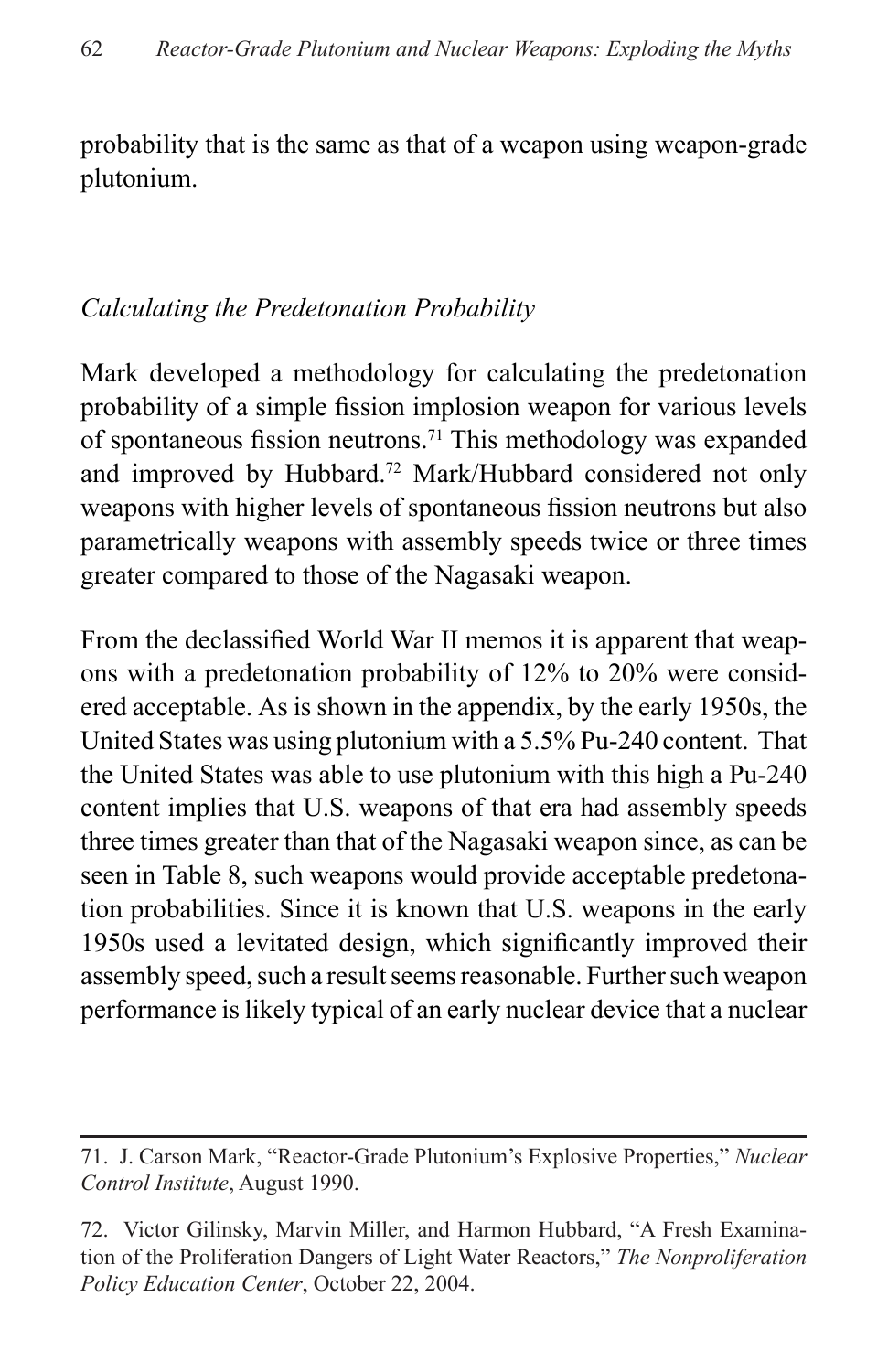| Yield                            | 5.5% Pu 240<br>50 $n/g-s^{74}$ | 20% Pu 240<br>$182 \text{ n/g-s}$ | Full Burnup<br><b>CANDU</b><br>fuel <sup>75</sup><br>$264 \text{ n/g-s}$ | Full Burnup<br>PWR fuel <sup>76</sup><br>432 $n/g-s$ |
|----------------------------------|--------------------------------|-----------------------------------|--------------------------------------------------------------------------|------------------------------------------------------|
| <b>Full Yield</b><br>20 kilotons | 78%                            | 33%                               | 17%                                                                      | $5\%$                                                |
| Greater<br>than 5<br>kilotons    | 89%                            | 58%                               | 43%                                                                      | 23%                                                  |
| Greater<br>than 1<br>kiloton     | 96%                            | 84%                               | 76%                                                                      | 62%                                                  |

weapon state might produce today since even 50 years ago the first French and Chinese nuclear test devices were apparently levitated.<sup>73</sup>

# **TABLE 8: Probability of an Unboosted Nuclear Weapon Achieving Various Yields for Different Plutonium Spontaneous Fission Neutron Backgrounds (Near Critical Plutonium Core, Early 1950s U.S. Implosion Technology77)**

I have extended the Mark/Hubbard methodology to calculate the probability that an unboosted nuclear weapon using a near critical plutonium core and early 1950s U.S. implosion technology will achieve various yields given different levels of spontaneous fission

- 74. Neutrons per gram-second.
- 75. Natural uranium fuel with a burnup of 7,000 MWD/Te
- 76. 4.3% initial enrichment, burnup 51,000 MWD/Te.
- 77. Assembly speed three times that of the Nagasaki weapon.

<sup>73.</sup> The yield to weight ratio of these devices was significantly improved compared to that of the Nagasaki weapon.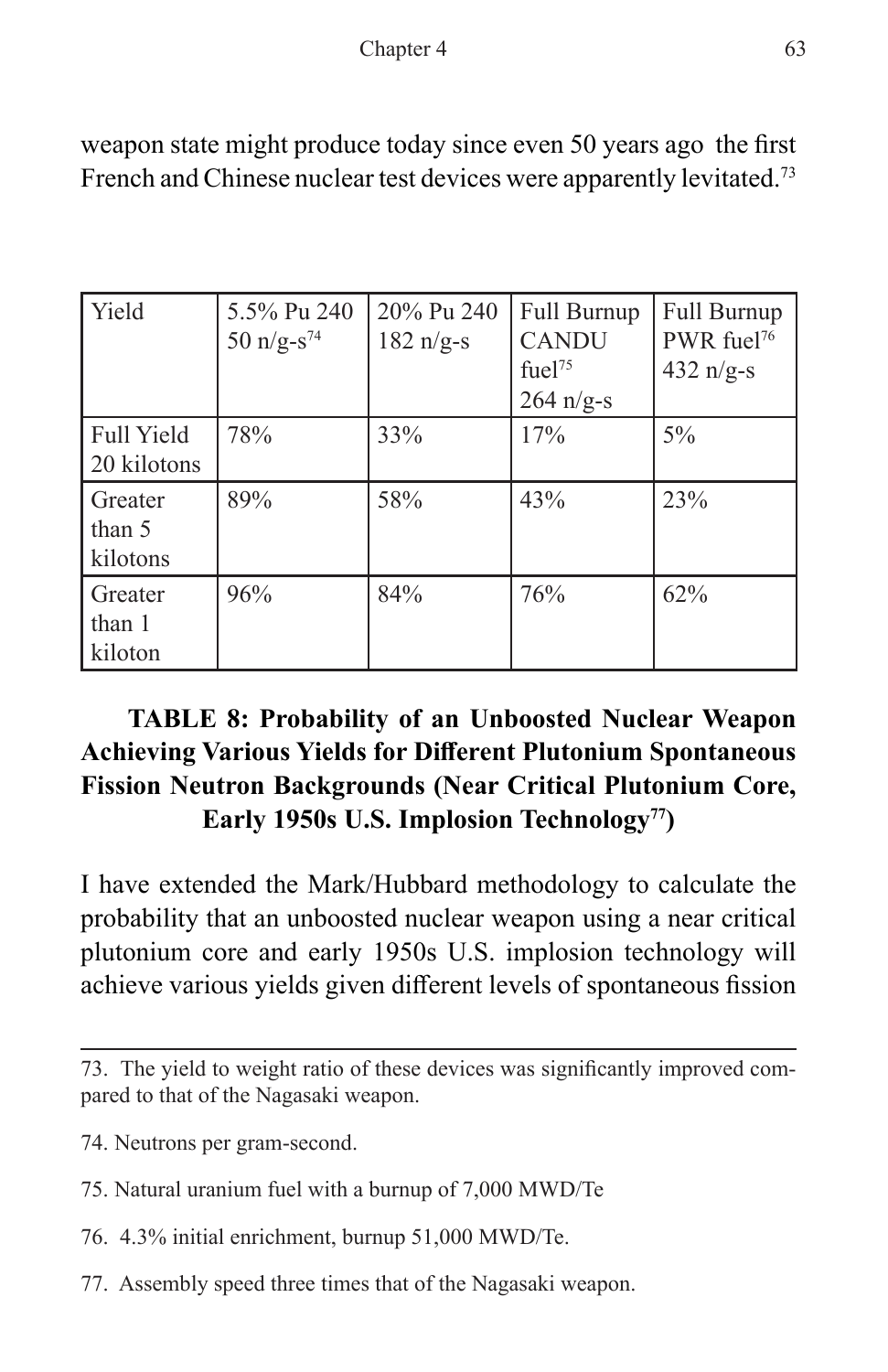neutrons. The results are shown in Table 8. For a nuclear weapon having a 20% Pu-240 content (182 neutrons per gram-seconds), about two-thirds of the weapons would predetonate. Yet the average yield would still be about 8 kilotons. The plutonium from low burnup power reactor fuels (including MAGNOX, CANDU, and LWR) routinely has a similar spontaneous neutron output. (See chapter three)

For plutonium from full burnup CANDU fuel, about five sixths of the weapons would predetonate but the average yield would still be about 5 kilotons. Even for plutonium from high burnup PWR fuel, though most weapons would predetonate, the average yield would still be about 2 kilotons.

Gunter Kessler, a leading proponent of the false notion that plutonium can be denatured, has published his own estimates of the distribution of yields produced by the predetonation of implosion nuclear weapons using a near critical plutonium core and plutonium with different isotopic compositions.<sup>78</sup> Kessler limits himself to weapons using Nagasaki level technology which is unrealistic since any nuclear state today would use significantly improved technology. Though Kessler has performed what appear to be sophisticated calculations, his results are clearly in error. Table 9 compares results using the Mark/Hubbard methodology with those of Kessler for plutonium with a 3% Pu 240 content. Even for this low Pu-240 content, Kessler has calculated that the probability of predetonation would be 100%. In contrast, calculations using the Mark/Hubbard methodology show that only about one-third of weapons would predetonate. As is shown in the appendix, in 1949 the United States was already using plutonium with a 3.8% Pu-240 content. Therefore, Kessler's results are erroneous since the United States would not have increased the Pu-240 content if it expected its nuclear weapons

<sup>78.</sup> G. Kessler, *Proliferation-Proof Uranium/Plutonium Fuel Cycles: Safeguards and Non-Proliferation*, KIT Scientific Publishing, 2011, see in particular figures 9.46b and 9.47, pp. 244-245.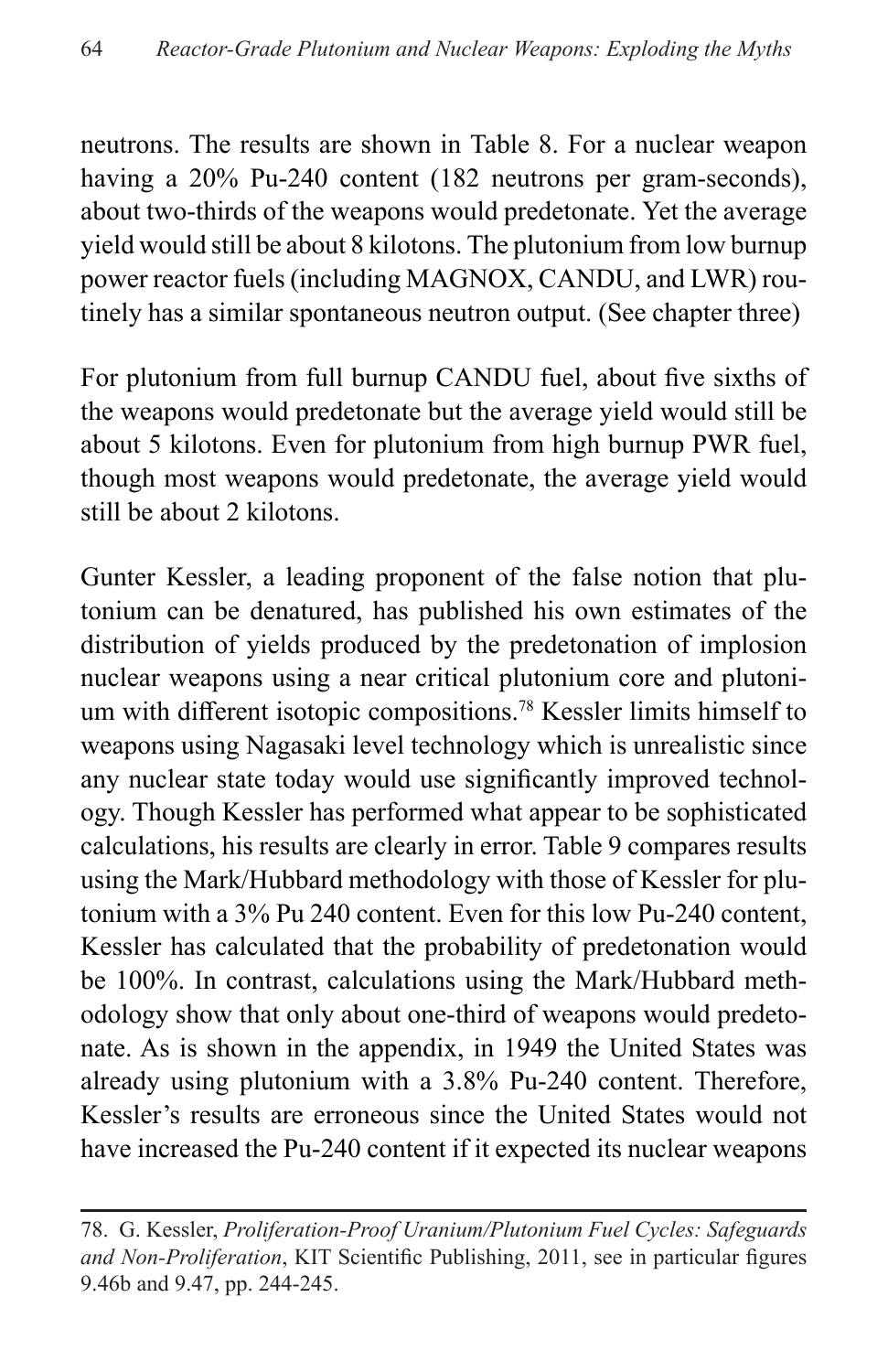to always predetonate.79 Similarly, all of Kessler's other calculated predetonation probabilities appear to be in error.

| <b>Yield</b>                 | Mark/Hubbard | Kessler |
|------------------------------|--------------|---------|
| Full Yield                   | 67%          | $0\%$   |
| 20 kilotons                  |              |         |
| Greater than 5               | 83%          | 15%     |
| kilotons                     |              |         |
| Greater than 1 kiloton   94% |              | 80%     |

# **TABLE 9: Comparison of Mark/Hubbard Predetonation Yield Probabilities with that of Kessler, Near Critical Plutonium Core, 3% Pu 240 Content, Nagasaki Weapon Technology Level**

# *A Technicality?*

A number of the proponents of the false notion that reactor-grade plutonium can be denatured will grudgingly admit that reactorgrade plutonium can be used to produce explosions in the low kiloton range. However, they argue that this is just a technicality. They claim that no country would actually use reactor-grade plutonium to produce weapons. In part their argument is that militaries would demand weapons that are "reliable" and that no military force would accept a weapon where the yield could range between 0.7 kiloton and 20 kilotons.

<sup>79.</sup> It is likely that in 1949, in the aftermath of the 1948 Sandstone nuclear test series, the U.S. was already using weapons with assembly speeds twice that of the Nagasaki weapon. Such weapons using plutonium with a Pu-240 content of 3.8% would have a predetonation probability of 22%.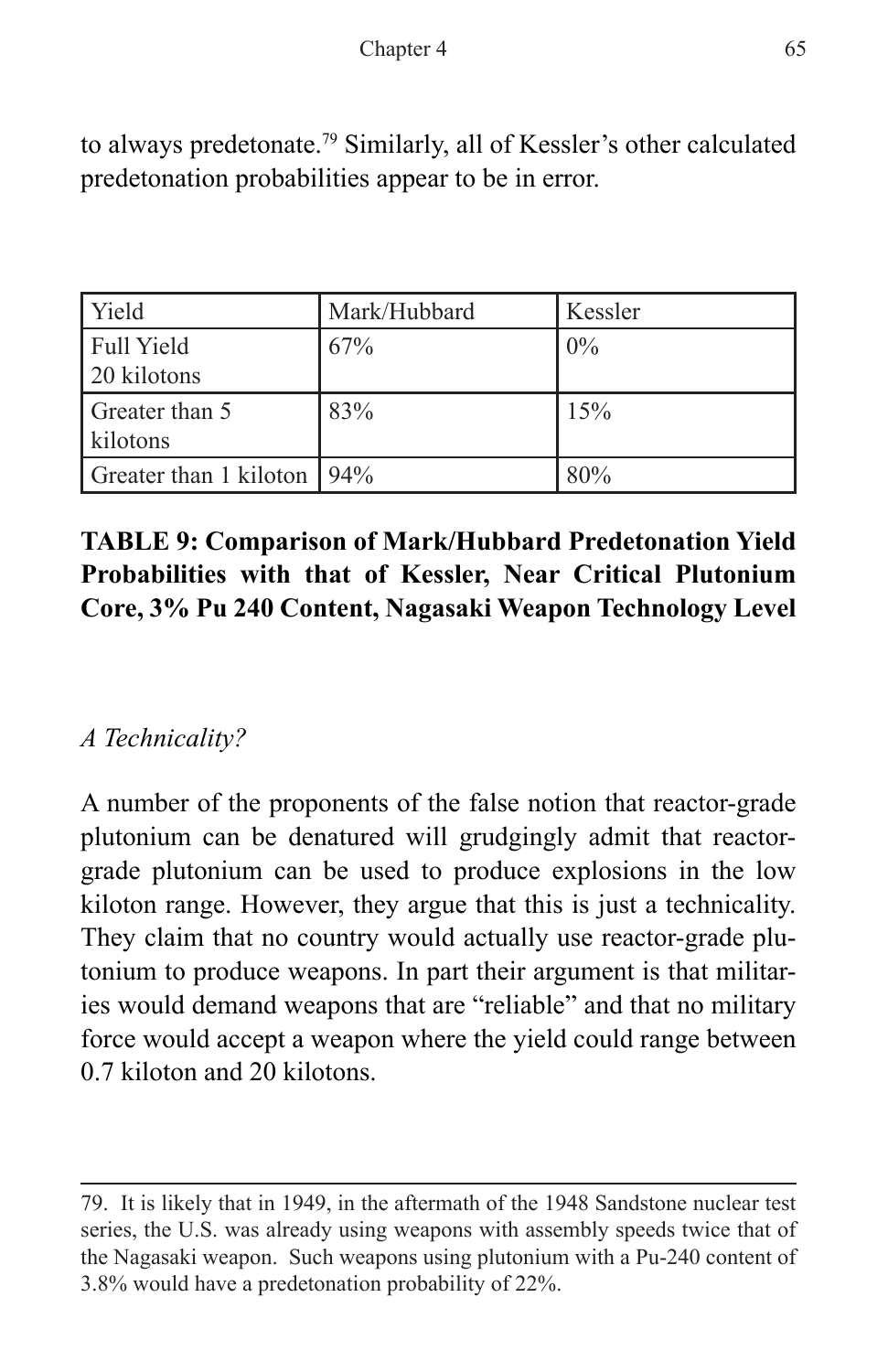This argument has a number of problems. By necessity, militaries must deal with great uncertainties. As the 19<sup>th</sup> century German military strategist Helmuth von Moltke said, "No plan of operations extends with any certainty beyond the first contact with the main hostile force."

Further, the United States developed and used the Nagasaki weapon even though its yield was quite unknown. Before the Trinity test of the Nagasaki design, the Manhattan Project scientists considered the yield so uncertain that they created a betting pool. Most of the scientists' picks were well below the actual estimated yield of 20 kilotons.80 As we have seen, even after the Trinity test, it was expected that the weapon would have a 12% chance of predetonating and this chance was raised to 20% to increase the rate of plutonium production by raising the Pu-240 content from 1% to 2%.

In addition, in terms of lethal area, the range of weapon destruction uncertainty is far less than one might imagine given a range of yields between 0.7 kiloton and 20 kilotons. A 0.7 kiloton weapon has a lethal area about one fifth that of a 20 kiloton weapon, so that the actual uncertainty range is only about 5 to 1 instead of 29 to 1.

#### *Producing Reliable Yields from High-Burnup Pu: Reduced Pu Cores*

If indeed a military were troubled by this range of uncertainty, it could easily be significantly reduced. The simplest way would be to deliberately predetonate the weapon by flooding the weapon with neutrons just as it is detonated. Such weapons would only produce the fizzle yield of about 0.7 kilotons but the yield would be quite consistent.

<sup>80.</sup> Today it is believed that the yield was 21 kilotons with an uncertainty of plus or minus one kiloton.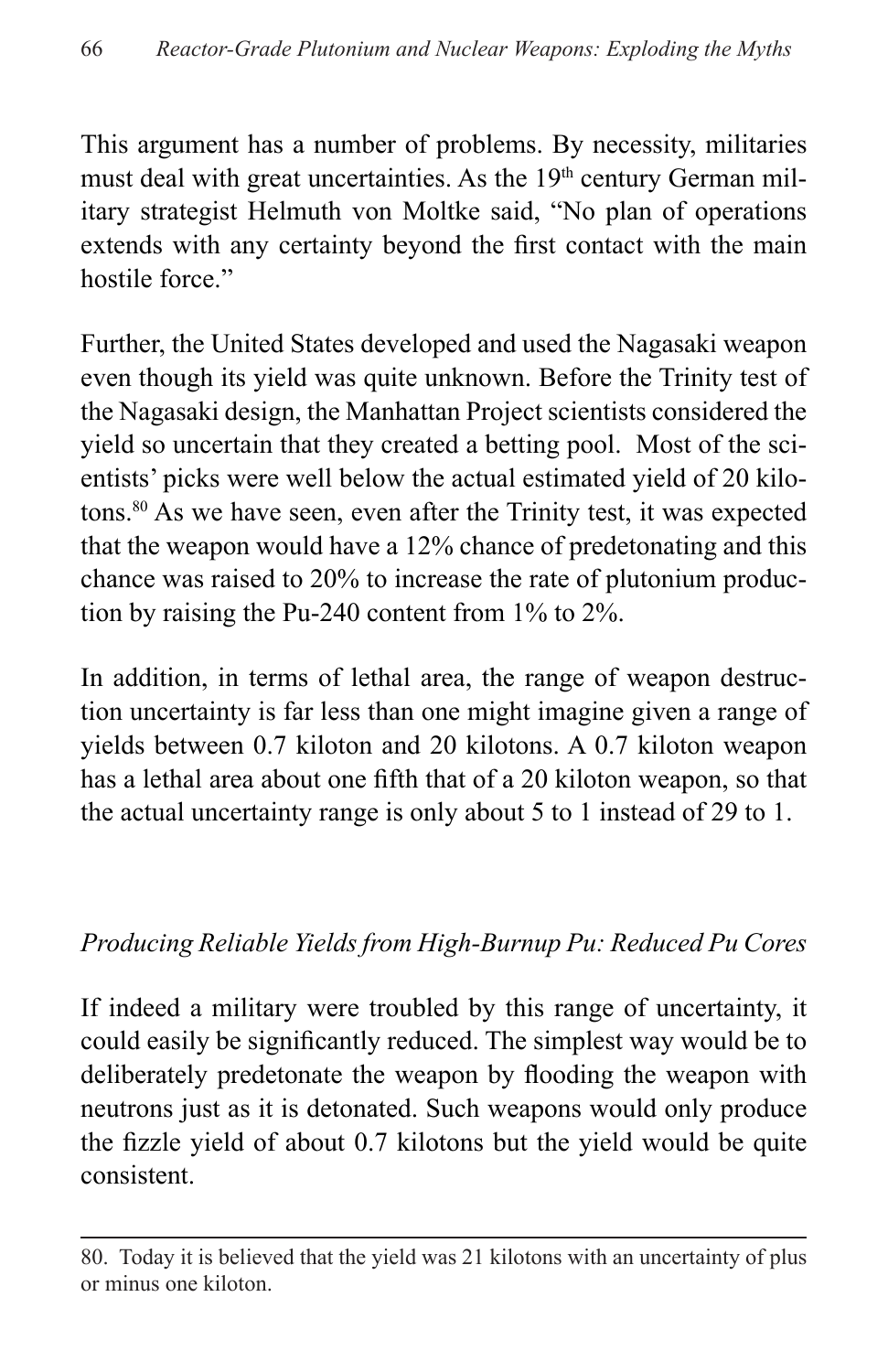Nor would it be necessary to go to this extreme. The British have stated that the predetonation probability can be reduced by simply decreasing the amount of plutonium in the weapon.<sup>81</sup> The 6.15 kilogram plutonium core of the Nagasaki weapon was close to being critical (95.2% of critical, making the critical mass 6.46 kilograms)82 but it did not have to be. In the 1990s the Natural Resources Defense Council (NRDC) suggested that nuclear weapons using what it called "low technical capability" could produce yields in the low kilotons with only 3 or 4 kilograms of weapongrade plutonium.<sup>83</sup> The NRDC work was largely ignored.

In June 2008, as part of the six-party negotiating process, North Korea issued a declaration of its nuclear operations and materials. The most surprising part of this declaration was North Korea's claim that it used only 2 kilograms of plutonium in its 2006 nuclear test.<sup>84</sup> This statement was greeted with widespread skepticism. However, in 2012 an old Soviet document revealed that in 1953, the Soviet Union tested simple fission weapons using only 2 kilograms and 0.8 kilograms of plutonium and produced yields of 5.8 and 1.6 kilotons respectively.85 In 2016 the former deputy director general of the

82. Gregory S. Jones, "Fissile Material Conversion Times, Wastage and Significant Quantities: Lesson from the Manhattan Project," December 16, 2015, p. 10, available from [http://nebula.wsimg.com/d3cd819efec4dd9537d29075dfff524a?](http://nebula.wsimg.com/d3cd819efec4dd9537d29075dfff524a?AccessKeyId=40C80D0B51471CD86975&disposition=0&alloworigin=1) [AccessKeyId=40C80D0B51471CD86975&disposition=0&alloworigin=1](http://nebula.wsimg.com/d3cd819efec4dd9537d29075dfff524a?AccessKeyId=40C80D0B51471CD86975&disposition=0&alloworigin=1).

83. Thomas B. Cochran, "Technological Issues Related to the Proliferation of Nuclear Weapons," *Natural Resources Defense Council*, August 23, 1998, available from [http://npolicy.org/Articles/Tech%20Issues%20Related%20to%20Pro](http://npolicy.org/Articles/Tech%20Issues%20Related%20to%20Prolif.pdf)[lif.pdf](http://npolicy.org/Articles/Tech%20Issues%20Related%20to%20Prolif.pdf)*.*

84. "North Korea Declares 31 Kilograms of Plutonium," *Global Security Newswire*, October 24, 2008.

85. Pavel Podvig, "Amounts of fissile materials in early Soviet nuclear devices,"

<sup>81.</sup> Margaret Gowing, *Independence and Deterrence: Britain and Atomic Energy*, 1945-1952, Volume 2: Policy Execution, New York: St. Martin's Press, 1974, pp. 456-457.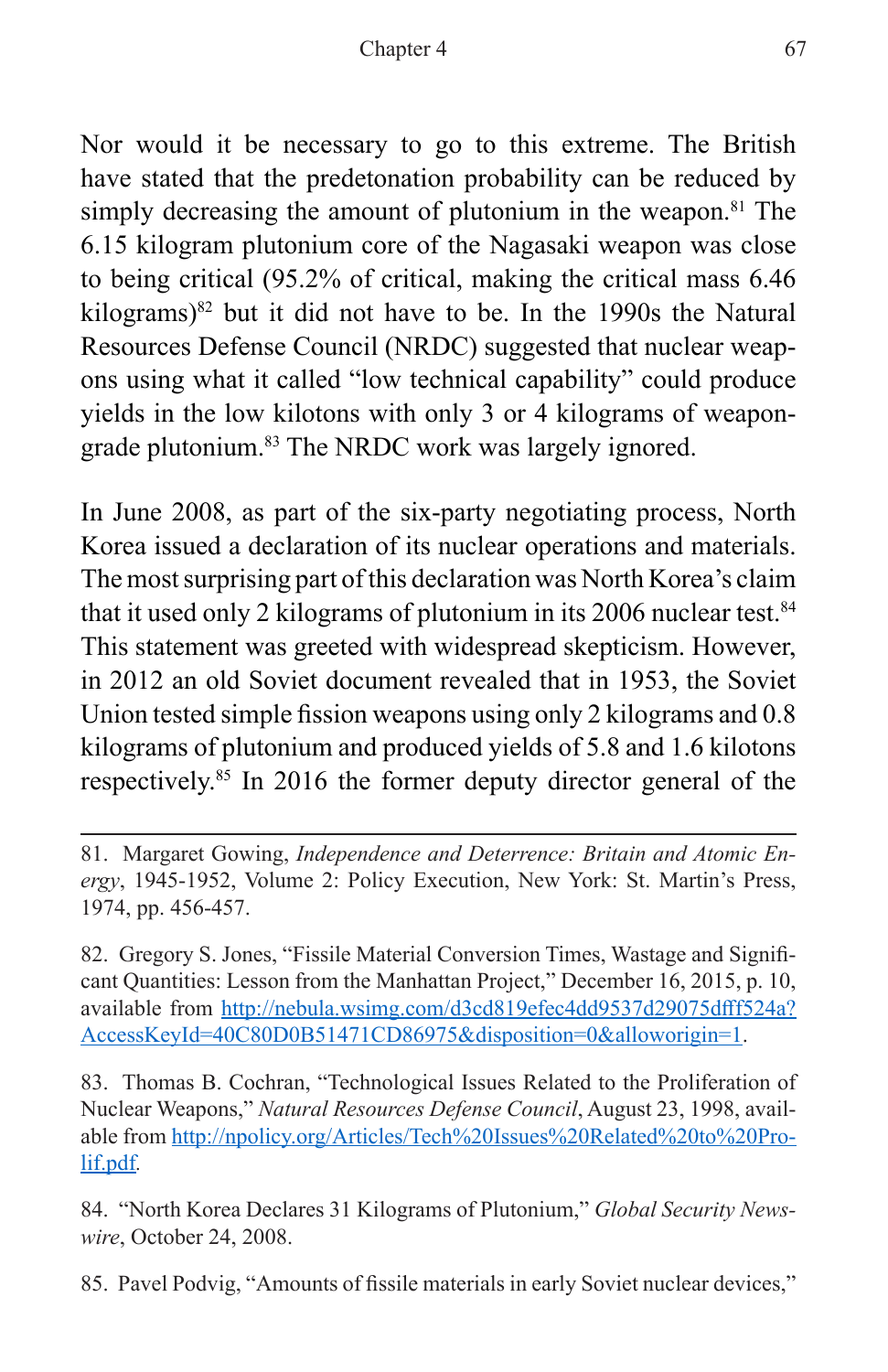IAEA called for this agency to reduce its "significant quantity" for plutonium from the current 8 kilograms to only 2 to 4 kilograms.<sup>86</sup>

Suppose the amount of plutonium in a simple fission weapon were to be reduced so that it was only about 60% a critical mass. For weapon-grade plutonium, this would reduce the amount of plutonium by about a factor of 1.6 (0.952/0.6). For plutonium from high burnup LWR fuel, the critical mass would be about 1.5 times as large and therefore the amount of plutonium in the core would be about 5.8 kilograms (6.15 x 1.5/1.6).

Kessler has pointed out that since the plutonium core in the Nagasaki weapon was near critical, the neutron background was significantly increased due to subcritical chain reactions. Kessler incorrectly believed that the plutonium core in the Nagasaki weapon was within 98% of being critical so that the neutron increase would be a factor of 50.87 Since the weapon was actually 95.2% of being critical, the neutron increase was a factor of 21.<sup>88</sup> A weapon that was only 60% of critical would have a neutron increase of only a factor of 2.5, so that the neutron increase due to subcritical chain reactions would be decreased by a factor of 8.4.

For a Nagasaki sized core with 5.5 % Pu-240, the spontaneous fission neutron production in the entire core would be 50  $n/g-s \times 6,150$ 

*International Panel on Fissile Materials Blog*, October, 1, 2012, available from [http://fissilematerials.org/blog/2012/10/amounts\\_of\\_fissile\\_materi.html](http://fissilematerials.org/blog/2012/10/amounts_of_fissile_materi.html)*.*

86. Olli Heinonen, "North Korea's 5th Nuclear Test—What Now?" *Foundation for Defense of Democracies Policy Brief*, September 16, 2016, available from [http://www.defenddemocracy.org/media-hit/olli-heinonen1-north-koreas-5th](http://www.defenddemocracy.org/media-hit/olli-heinonen1-north-koreas-5th-nuclear-test-what-now/)[nuclear-test-what-now/.](http://www.defenddemocracy.org/media-hit/olli-heinonen1-north-koreas-5th-nuclear-test-what-now/)

87. 1/ (1 - 0.98) = 50, See: Samuel Glasstone and Alexander Sesonske, *Nuclear Reactor Engineering*, D. Van Nostrand Company Inc., Princeton New Jersey, 1963, p. 222.

88.  $1/(1 - 0.952) = 21$ .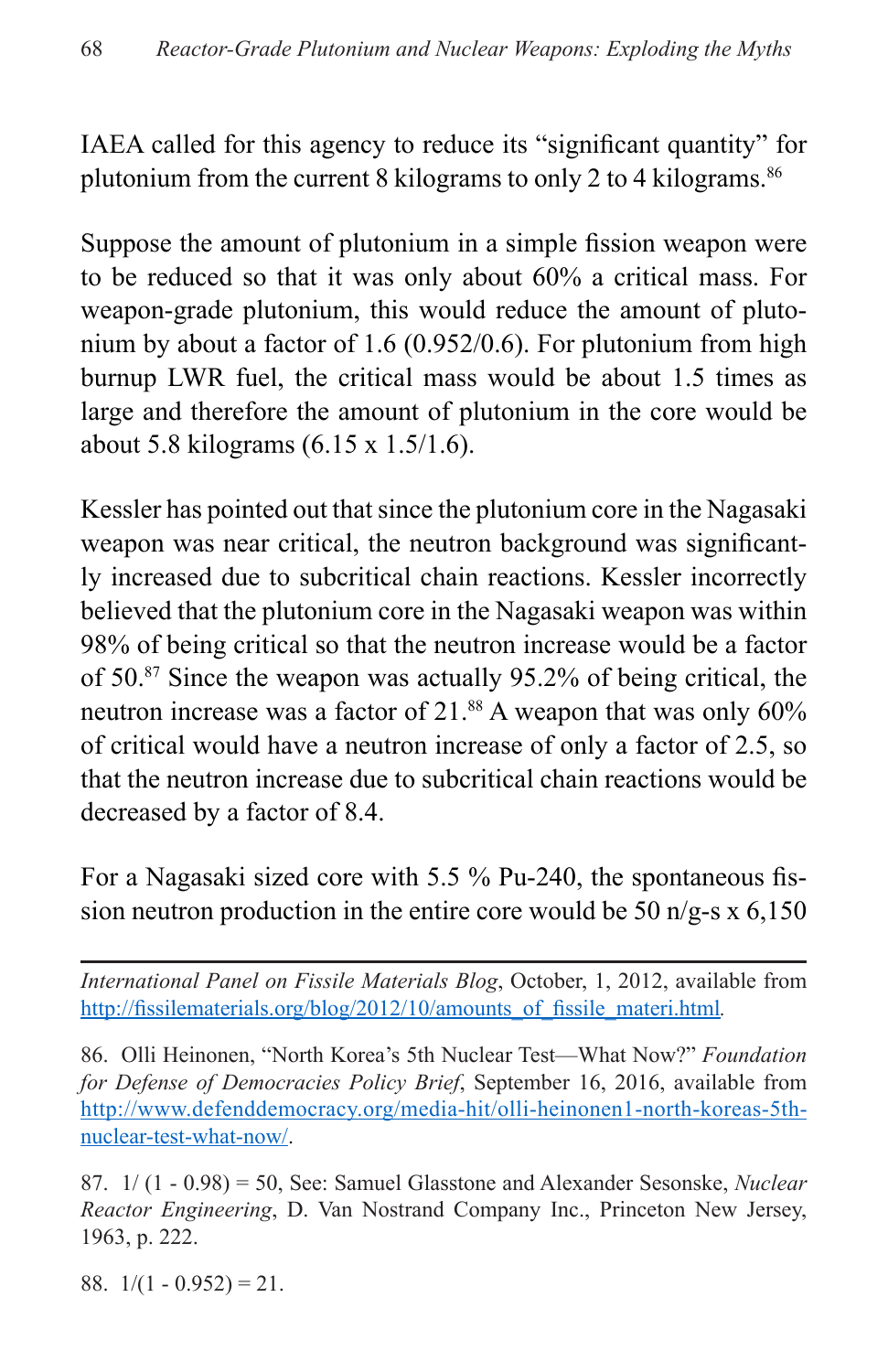grams  $x 21 = 6,458,000$  n/s. For a high burnup LWR plutonium core which was 60% of a critical mass, the spontaneous fission neutron production in the entire core would be  $432 \text{ n/g-s x } 5,800$ grams  $x \, 2.5 = 6,264,000 \, \text{n/s}$ . This latter number is less than the former and demonstrates that with a smaller core, the predetonation probability would a bit less than that of a weapon using a near critical weapon-grade plutonium core. Using 1950s implosion technology, weapon's predetonation probability would be about 20% which was considered acceptable in 1945 (see Table 8).

Mark has given a formula for calculating the efficiency of the fissioning of the nuclear material in a nuclear weapon.<sup>89</sup> It is K x  $(N^{1/3} – 1)^3$ , where N is the number of critical masses produced by the compressed nuclear material and K is a constant. Since the efficiency of the Nagasaki weapon was about 20% (about 20% of the plutonium in the weapon fissioned), N was equal to about 4 and K equal to about 1.90 Reducing the starting plutonium from 0.952 of a critical mass to 0.6 of a critical mass would reduce N to about 2.5. This would give an efficiency of about 5% and a yield of about 5 kilotons. The lethal area of such a weapon is about 40% that of the 20 kilotons full yield and this yield would be produced with a predetonation probability that was considered acceptable by General Groves. Therefore, by using a reduced amount of plutonium in the weapon core, a yield of about 5 kilotons could be produced with a predetonation probability about the same as that of a full yield weapon using weapon-grade plutonium.

<sup>89.</sup> J. Carson Mark, "Some Remarks on Iraq's Possible Nuclear Weapon Capability in Light of Some of the Known Facts Concerning Nuclear Weapons," *Nuclear Control Institute*, May 16, 1991.

<sup>90.</sup> From published data I have calculated that N for the Hiroshima gun weapon was about 2.6. Since it is known that implosion is more efficient than gun assembly,  $N = 4$  seems reasonable.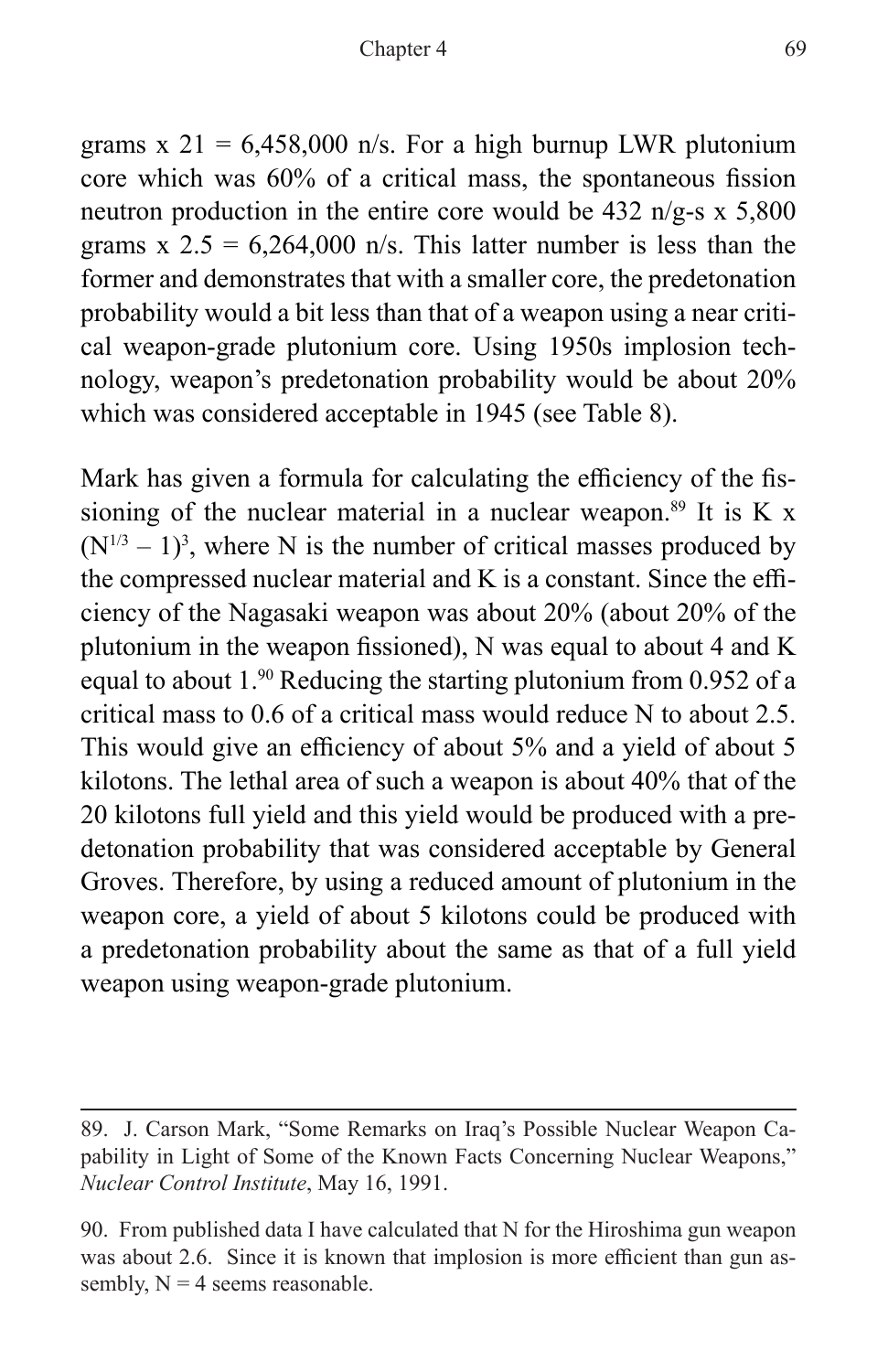#### *Boosted Nuclear Weapons Are Immune to Predetonation*

Thus far I have only discussed unboosted implosion fission weapons. In the past, it was thought that boosting was a technology that would be beyond the capability of an early stage nuclear weapon state but this view is beginning to change. Many analysts have suggested that North Korea's fourth nuclear test in January 2016 was a boosted device. Boosted fission weapons are "immune" to predetonation (see chapter two). Boosted weapons would produce the same yield whether they were manufactured from weapon-grade plutonium or reactor-grade plutonium.

Pakistan has claimed to have equipped short-range ballistic missiles with small light-weight nuclear warheads consistent with boosted warheads. Pakistan has also built four plutonium production reactors which could be providing substantial amounts of tritium for nuclear weapons. Pakistan may well possess boosted nuclear weapons and could have spread this technology to other countries including North Korea. Even if North Korea has developed boosted nuclear weapons indigenously, it could now spread this technology to other countries. If boosted nuclear weapons become the norm for early stage nuclear weapon states, then they will be able to produce weapons with reactor-grade plutonium that are just as powerful as those using weapon-grade plutonium.

In sum, the problem of the predetonation of an unboosted implosion fission weapon is not an impediment to the use of reactor-grade plutonium to produce nuclear weapons. Such weapons can reliably have a yield of 5 kilotons with a lethal area about 40% that of a full yield weapon. By using a reduced amount of plutonium in the weapon core, this yield could be produced with a predetonation probability about the same as that of a full yield weapon using weapon-grade plutonium.

Boosted nuclear weapons are immune to predetonation and if boosted nuclear weapons become the norm for early stage nuclear weapon